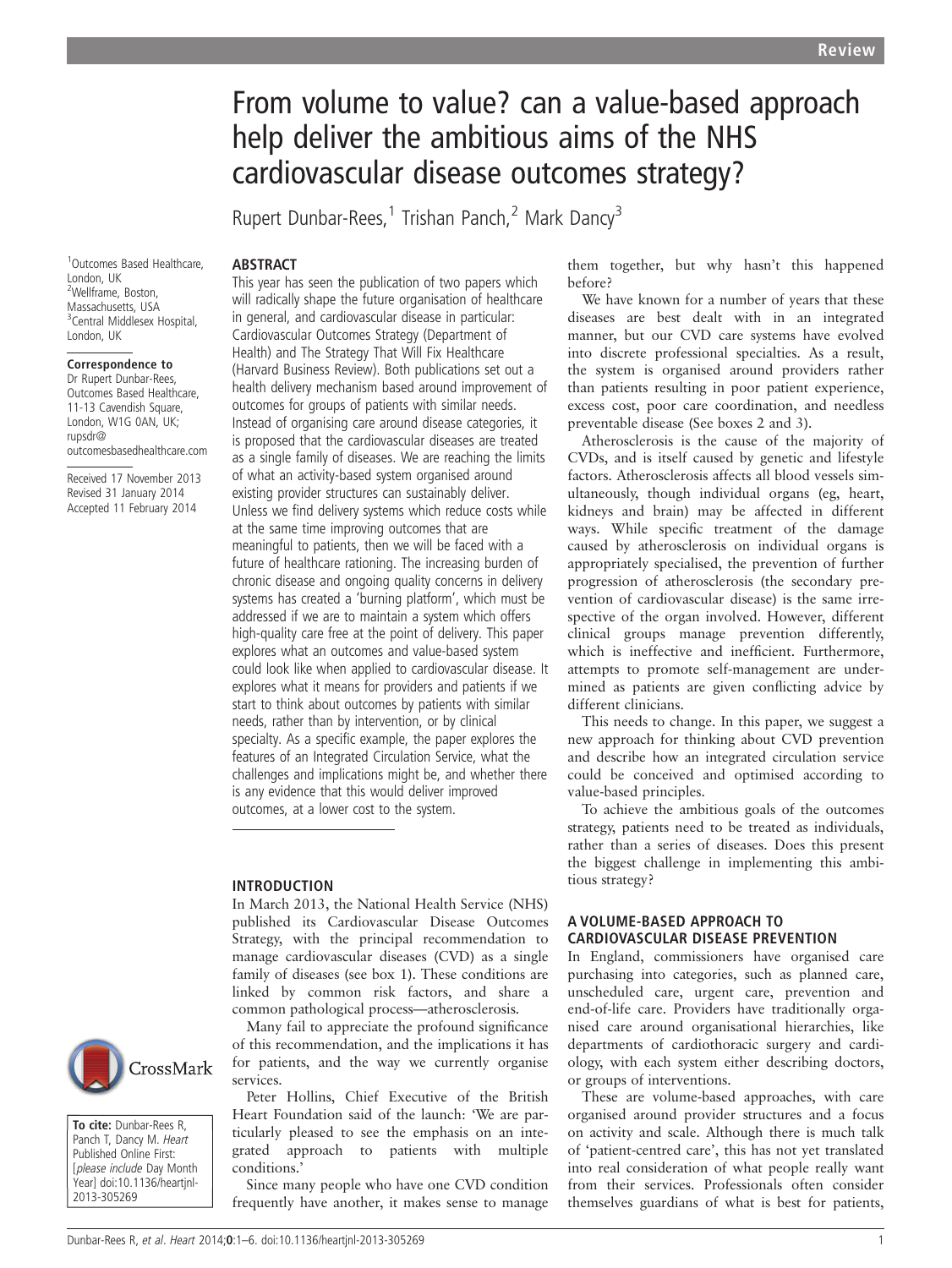Box 1 List of cardiovascular diseases (CVD) conditions or those which CVD is a major factor in their progression (or vice-versa) $^1$ :

- ► Coronary heart disease
- **Stroke**
- **Hypertension**
- ▸ Hypercholesterolemia
- ▸ Diabetes
- ▸ Chronic kidney disease
- Peripheral arterial disease
- ▸ Vascular dementia

relying particularly on 'hard' outcome measures, such as morbidity and mortality. This neglects the role that patient experience and patient engagement plays in improving 'hard' outcomes, for example, by using patient-defined and patientreported outcome measures (PROMs).

Volume-based approaches to organising care have occurred around specific diseases and diagnoses such as ischaemic heart disease, peripheral vascular disease, diabetes, reno-vascular disease and cerebrovascular disease. This approach has worked reasonably well for some diseases, but has performed much less well in other areas, especially where:

- ▸ There is a significant element of diagnostic complexity. When problems need diagnosis, patients often present with symptoms which do not necessarily fit the organisational structures that are found in most acute settings. These are usually based on specific diseases, specialties or organs, rather than common sets of patient needs, collections of symptoms (ie, fits, falls, faints and funny turns)<sup>2</sup> or health circumstances.
- There is a common underlying pathological process differently affecting target organs, leading to different diseases according to which target organ is affected (ie, atheroma).

# Box 2 The case of Julia: over 80 appointments in 1 year

Julia had a catalogue of pre-existing conditions including heart disease hypertension, heart failure and AF, before having a stroke in 2010. While in hospital, she was also identified as having CKD. Her experience of care was far from integrated, and within the space of 1 year, she had to attend over 80 appointments with various consultants, clinics, specialist nurses and other healthcare workers. Despite numerous appointments with healthcare professionals, Julia felt progressively unwell and her overall health was deteriorating.

Due to a lack of coordination, or single clear responsibility for her overall care, it was not picked up until Julia eventually visited her GP that she now also had late stage lung cancer. If Julia had received integrated care with her at the centre, rather than care in disease silos, it is much more likely that her diagnosis would have been made earlier and might not have been fatal. Her experience of care would also have been much better.

Source: cardiovascular diseases (CVD) Outcomes Strategy<sup>1</sup>

# Box 3 Soma's story: missed opportunities for prevention

A 65-year-old patient was called in for abdominal aortic aneurysm screening. Sonographers are trained only to assess the diameter of the abdominal aorta, but of course they frequently detect atheroma. Anecdotal reports are that 1 in 5 scans show some atheroma—thereby qualifying the patient for secondary prevention. Because sonographers are not trained to interpret anything apart from dimensions of the aorta, they do not report the presence of atheroma.

Even if the sonographers did report atheroma to the GP, there are several further steps required. Presence of atheroma would need to be added to the medical record, and the patient would need to be called for secondary prevention assessment by their GP. Currently, no universal protocol exists for this process to occur, unless the patient has symptoms of end organ disease, or diabetes. The same could be said for other screening tests, even ultrasound scanning of the gallbladder, which often picks up atheroma, but frequently nothing is done about it.

▸ Patients' human, health and social circumstances may define their needs and expectations of the health system more a disease itself. For example in the case of patients who are frail and/or elderly, the fact that they are frail or elderly may best define their needs, rather than the specific diseases they happen to have.

It is clear that managing the prevention of cardiovascular disease as a single family of diseases, with personal and social factors largely determining the success of prevention, requires a new approach.

# A BETTER WAY? A VALUE-BASED APPROACH TO SECONDARY PREVENTION

We propose a model for shared preventive services for CVD which we call a 'circulation service'. We propose this service should be organised according to value-based principles where the focus is on improving value for segments/groups of patients with similar needs, and the co-creation of outcomes that are meaningful to patients. So, what is a value-based approach, how is it different, and why does that matter?

A value-based approach is fundamentally rooted in thinking about the problems people are looking to solve when they require care. It is about creating a shared common purpose: the improvement of preagreed outcomes across the whole care pathway for groups of patients with similar needs, at the same or lower cost.<sup>3</sup> This might sound obvious, but there are significant implications. A focus on value involves promoting only those activities that create value for patients, as defined by patients across the whole care pathway rather than just within each provider type. It treats those activities that do not contribute to the creation of value for the patient/carer as waste. Implementation of a value-based approach has five principal governing activities: patient segmentation, definition of outcomes, creation of integrated practice units, measuring outcomes, aligning incentives, most effectively dealt with in that sequence.

This moves us on from the 'volume-based' approach described earlier, where care is predominantly organised around diseases or the departments treating those diseases. Instead, patients are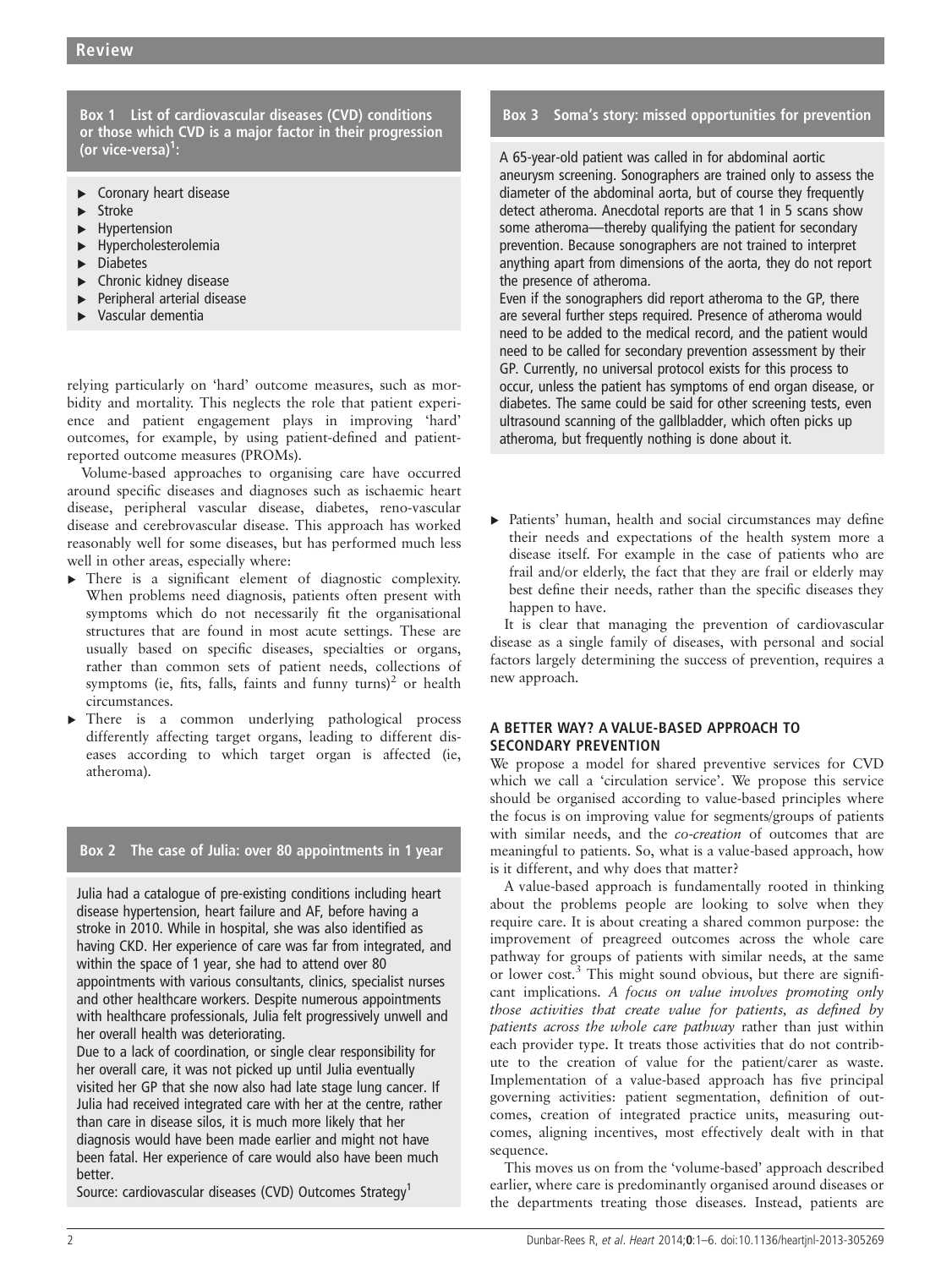defined as people first, with needs and preferences for care. Of course, many clinicians do this already for individual patients, but they largely do so in spite of the system rather than because of it. Incorporating value-based principles into the design of care systems helps clinicians to deliver personalised care, and ensures that services are delivered more efficiently and effectively.<sup>4</sup>

Although detailed cost calculation is beyond the remit of this paper, outcomes can only be interpreted by understanding the true costs to deliver those outcomes across the full care cycle. Cost reduction without considering outcomes is dangerous and self-defeating.<sup>3</sup> Outcome improvement without understanding the true costs of care is unsustainable and does not help effective allocation of limited resources. Value-based approaches consider cost measurement in a similar way to outcomes measurement, that is, around individual patients for all their care, rather than the cost of each organisation delivering care. For people with chronic conditions, such as cardiovascular disease, this is most sensibly achieved by using a unit of time such as the cost of all care provided within a year.

The temptation is to reduce the value equation (outcomes/ cost) to a single number. It is important to consider the two together. However, from a value perspective, it is vital to retain visibility over outcomes and costs as discrete entities, to allow patients and those organising care access to information on each side of the value equation.

A value orientation creates a shared common purpose across provider, patient and commissioner. With a shared common purpose and integrated delivery mechanism, the Circulation Service is an example of an Integrated Practice Unit. This builds on the recent work of Porter and Lee, defining value-based healthcare principles.<sup>5</sup>

Key steps in value-based service design

Value-based service design involves answering three fundamental questions:

- ▸ who is the service for (the segment)
- ▸ how is it organised (the service) and
- ▸ what are the results we are looking at to cocreate (the outcomes).

#### Who—the segment

1. Segmentation into groups of patients with common set of needs, rather than by disease, professional hierarchy, or organisational status quo

A 'segment' is a group of individuals with similar needs. Segmentation is the first step in the process because outcomes measured for very diverse or disparate populations are hard to

interpret, with key information diluted among patients who do not have similar health circumstances or needs. Defining, measuring and interpreting outcomes becomes significantly easier and more valuable when populations are segmented by common sets of needs (See table 1).

In practice, a reasonable starting point is to think of a diseasebased group, and then ask the question; 'Are there any groups of patients for whom the standard pathway for this disease just doesn't work?'

If the answer to this is 'yes', then the next question is 'why?', and is it possible to describe what characteristics these people have, using some of the dimensions listed above. So, for a circulation service (disease/pathway-based) example, the vast majority of patients may be very well served by the 'standard' diabetes service, but for those at the extremes of age, it may well not work so well. Frail and/or older patients may not be able to attend clinic as easily or as regularly, leading to poorer disease management, more risk of complications, A&E attendances and emergency admissions. The fact that people are frail and/or elderly may have much more bearing on their health, their principal care needs, and their own view of what success/effective care looks like, than the fact that one of the diseases they happen to be suffering from is diabetes.

2. Codefine outcomes that matter to each segment of patients, with patients, across the complete care pathway

Working with groups of patients with similar needs, outcomes to be measured can be codefined to take account of which outcomes matter most to patients with similar health and social circumstances across the complete care pathway. This approach involves coproducing outcomes across a broad range of dimensions, before designing care processes.<sup>3 6</sup> Outcomes are not only those which clinicians feel are important, nor which are solely in the control of one provider in the complete care pathway (ie, spanning primary care, secondary care, community services, mental health, social care).

#### How—the service

3. Organisation into Integrated Practice Units

- There are two principal activities involved in the establishment of Integrated Practice Units (IPUs):
- $\triangleright$  defining all the providers who would be involved in achieving the outcomes across the full care pathway, that is, 'who needs to be around the table?'
- ▸ providers organising themselves into IPUs to achieve the specified outcomes, that is, 'how are we going to do this together?'

| Table 1 | The traditional approach and a value-based approach to segmentation |
|---------|---------------------------------------------------------------------|
|         |                                                                     |

| <b>Traditional approach</b>                                                                                                                                  | Value-based approach                                                                                                                                                                                                                                                                                                                                                                                                                                        |
|--------------------------------------------------------------------------------------------------------------------------------------------------------------|-------------------------------------------------------------------------------------------------------------------------------------------------------------------------------------------------------------------------------------------------------------------------------------------------------------------------------------------------------------------------------------------------------------------------------------------------------------|
| Organising services around groups of people according to what<br>diseases people have/don't have, sometimes adjusting for:                                   | Think much more broadly about the person's needs. Organising services around groups of people<br>according to what diseases people have/don't have and adjusting for common sets of needs:                                                                                                                                                                                                                                                                  |
| Provider type (eq, primary care)<br>Professional department (eq. dept of cardiology)<br>What gender a person is<br>Where someone lives<br>How old people are | Whether there is a common pathological process<br>What gender a person is<br>Where someone lives<br>How old people are<br>What other diseases people have as well<br>How frail someone is<br>What ethnic background someone has<br>What language someone speaks<br>Whether someone has a home or not<br>Whether someone has a job or not<br>Even for some groups of people, especially in deeply religious communities, the place of worship<br>they attend |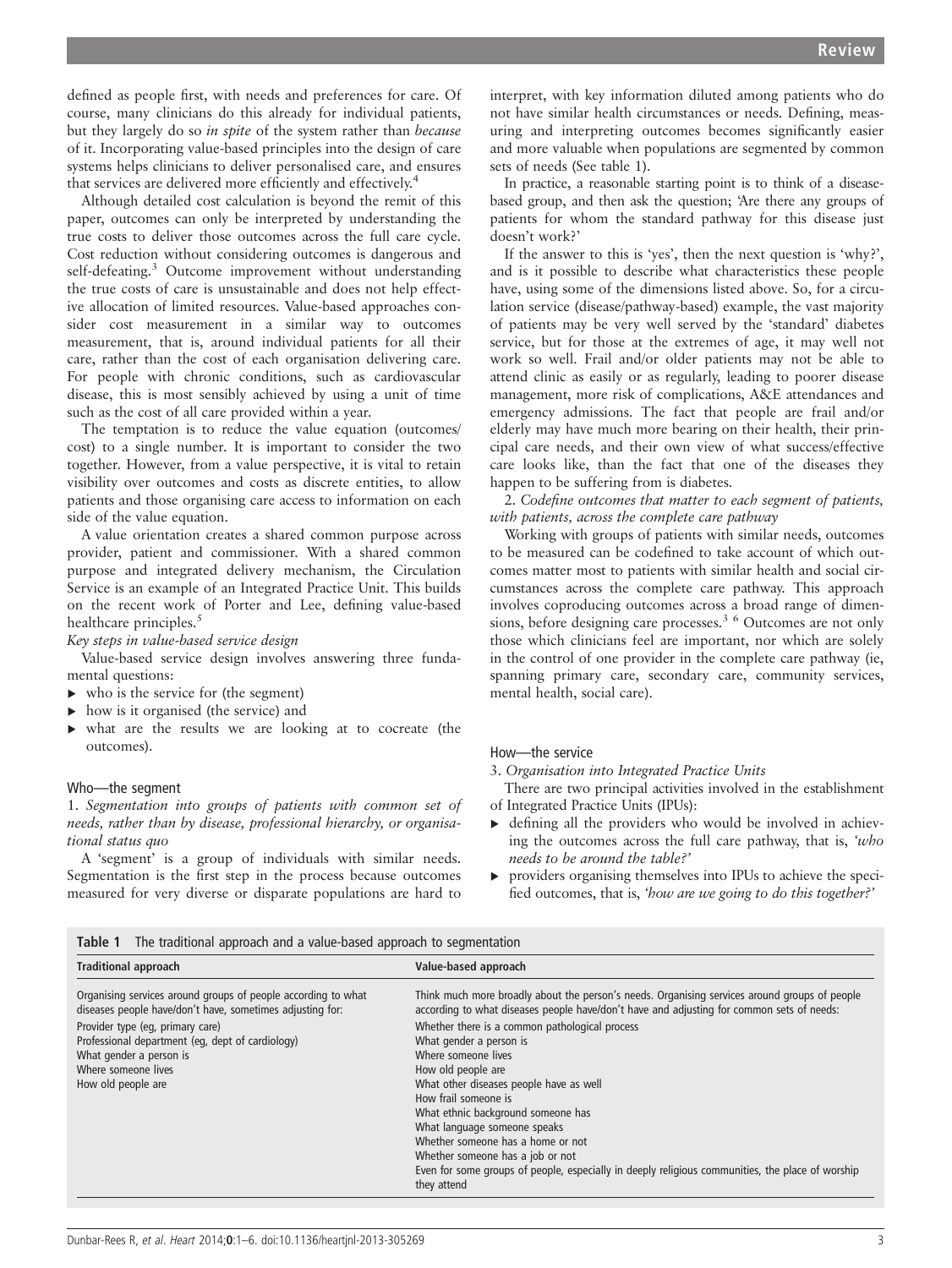IPUs may be geographically dispersed (ie, within a network of providers), or more commonly colocated within dedicated facilities,<sup>7</sup> but in either case, the purpose of the service is entirely centred around the needs of distinct patient segments for full cycles of care as outlined above.

Value-based care is about getting the right people in right place at the right time for that segment of patients. Think of a formula-1 pit crew, who in a very short period of time and in one physical location work in a highly coordinated manner to achieve a single outcome, rather than the car having to drive from fuelling to tyres and then repairs. Everyone is working around the car, rather than the car working around everybody. In practice, it may not be possible for all providers of care in an IPU to be in the same location simultaneously, but the principles are clear.

# What—the outcomes

## 4. Measurement of outcomes

This step involves defining systems to collect the agreed outcomes information for each patient segment, so that timely and actionable information on those outcomes is made available to patients and providers. In reality, the process of defining and refining outcomes and their associated data points is an ongoing process to optimise service performance and keep activities of patients and clinicians aligned.

It is important to recognise that the first version is often a 'beta version', and the real work comes from iterative improvement, recognising that preferences change and technology improves over time.

## 5. Aligning incentives

Any value-based system requires contractual and financial structures to support and sustain delivery of the steps above. A common pitfall is to view a contract or a payment system as the first step to delivering better outcomes across the pathway, before going through the steps above. Precise contracting models and payment mechanisms best suited to value-based healthcare are beyond the scope of this paper.<sup>8</sup> 9 Whichever contractual form is chosen to deliver improved outcomes at lower cost, any contract should support rather than drive the purpose of a service. No single contract form is a 'magic bullet', suitable for all outcomes-based contracts.

# IMPLEMENTING VALUE-BASED DESIGN OF AN INTEGRATED PRACTICE UNIT FOR CARDIOVASCULAR PREVENTION—'CIRCULATION SERVICE'

The new NHS improvement body, NHS Improving Quality, is charged with supporting development and evaluation of service models to manage CVD as a single family of diseases. Whichever service models are developed, more of a genuinely value-based mindset is needed.

Taking the principles outlined above and applying them to the challenge set by the CVD Outcomes Strategy, we outline a 'circulation service' IPU, constructed along value-based principles to reduce cardiovascular events through dealing with CVD as a single family of diseases (see box 4).

# Who—the segment

All patients with cardiovascular disease would be referred into the circulation service for their preventive needs, irrespective of the kind of cardiovascular disease.

People would be referred into the service from a variety of sources including

▸ any hospital admission related to an atheromatous condition (whether associated with an 'event' or not)

# Box 4 The cardiovascular diseases (CVD) Outcomes Strategy itself mentions a 'CVD service'

One suggestion during consultation was the development of a CVD service that would provide treatment and management for all patients with CVD, with the exception of acute interventions that would continue to be provided in secondary or tertiary care. Such a service would coordinate care for all new CVD patients as well as those discharged from secondary care. Their needs would be assessed by a named healthcare professional who would be responsible for coordinating their treatment and developing a care plan. The coordinator would be able to access specialist and generic advice about their patients' needs and access services across the CVD pathway to meet those needs. They would also be responsible for the long-term management and care of their patients ensuring their patients received regular follow-up and reviews as appropriate.' Source: CVD Outcomes Strategy<sup>1</sup>

▸ chance findings of atheroma (eg, during an abdominal ultrasound)

▸ patients at high risk of atheroma (eg, as a result of an NHS health check).

In this case, the 'segment' is all those people with a common underlying pathological process that requires prevention (atherosclerosis), adjusted for social and human factors such as frailty, employment, age and ethnicity, that define their needs and preferences. Having defined the segment, one way currently being used to coproduce outcomes metrics is through running outcomes workshops for patients, clinicians and commissioners, alongside innovative use of social media to agree a broad framework of outcomes and a common purpose for the service.

### How—the service

It is important to recognise that this is a process and not a precise prescription for change. The exact specification for a circulation service depends on the results of the previous work on segmentation and codefining outcomes with service users.

The consultation exercise for the CVD Outcomes Strategy highlighted that patients want a 'single point of access'. A circulation service would feature a 'single point of access' (see figures 1 and 2)—typically community-based, where a patient who is eligible for secondary prevention has their medical and lifestyle risk factors addressed. Based upon this, a bespoke prevention plan would be created with consideration for exercise-based therapy and psychosocial support, as well as medical risk factor management.

# What—the outcomes

Having identified the outcomes framework before setting up the service, providers work with commissioners and patients to identify the data sources to measure whether the service is delivering against those outcomes. In many cases, some of the data points would be pre-existing, such as mortality/premature mortality rates for this segment of the population. In other cases, particularly for patient-reported outcomes (PROM) and patientreported experience measures (PREM),<sup>10</sup> new measurement processes may need to be put in place, but this should not hold back implementation of any circulation service.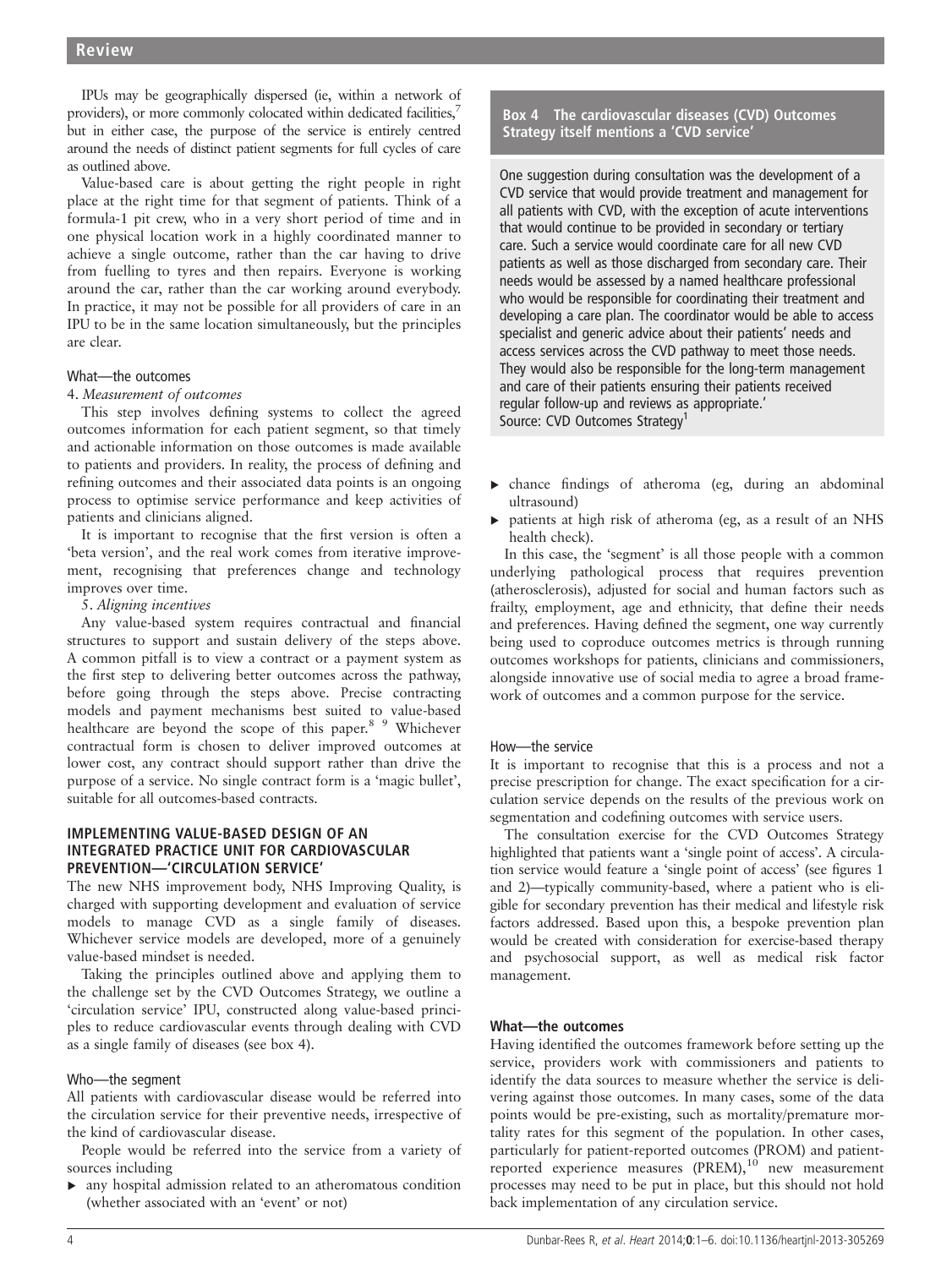

Figure 1 Cardiovascular prevention: before and after. Before: uncoordinated and ineffective.



Figure 2 Cardiovascular prevention: before and after. After: The Circulation Service Integrated Practice Unit.